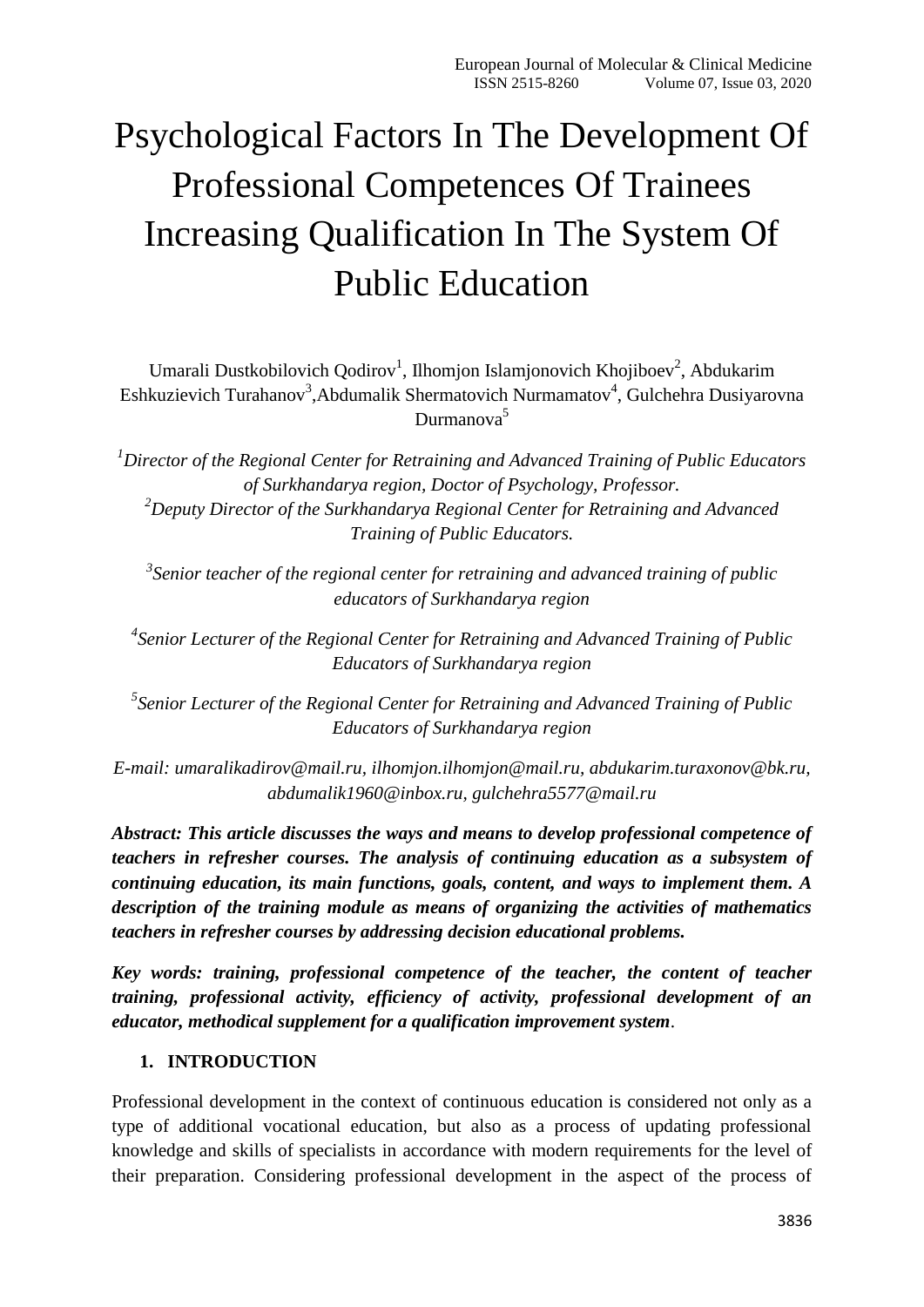updating professional knowledge and skills of specialists, Russian scientists give various characteristics (definition) the process of changing the qualities of a specialist, reflecting the main functions of professional development.

V.V. Kraevsky, when defining advanced training, identifies the function of forming a new economic thinking corresponding to the modern stage social development: "... advanced training Is the acquisition of additional knowledge on the basic specialties and improvement of professional skills on the basis of understanding their own activities in the light of the knowledge gained "[2, p. 56].

B.S. Gershunsky in the definition of the concept of "advanced training" reflects the functions of continuous development intellectual and creative potential of specialists and advanced staffing of the latest achievements of scientific and technical progress: "Professional development and retraining of personnel ... includes a systematic update of knowledge, skills and abilities of workers, specialists and managers of industries, taking into account the latest achievements and the prospects for the development of science, technology, technology, economics and organization of production, both in our country and and abroad "[3, p. 77].

V.G. Onushkin, Yu.N. Kuliutkin, V.Yu. Krichevsky consider improving the qualifications of teaching staff as "... primarily and mainly the process of his progressive growth as a person and as a professional, a process that takes place throughout practical activity " [4, p. 28]. Thus, the authors emphasize the functions of satisfying a variety, continuously growing spiritual demands of workers; development of interest and improvement of skills and abilities of self-education, independent search for new knowledge.

A.Yu. Panasyuk, in characterizing the process of continuing education, describes such a function of it as improving vocational qualifications structure of society: "The process of professional development, ... of a specialist or leader is a change any parties, aspects of his professional activity, i.e. his professional attitudes "[5, p. 20].

E.M. Nikitin reflects both aspects of professional development: "Professional development is viewed as training in educational programs for growth professional competence, pedagogical and management skills, mastering new functional responsibilities (without obtaining a new specialty) by mastering modernized and expanded socio-cultural and professional programs "[6, p.225].

Professional development system created in Russia in the second half of the 60s of the last century, gradually integrated into the system of continuing education and is currently a subsystem of it. For the efficiency of the system of continuous education requires the implementation of the basic functions (professional and personal development of a person and his adaptation to a changing situation) by each of its subsystems.Within the framework of the subsystem of additional professional education, I.V. Ilyina, G.N. Podchalimova, T.I. Shamov allocate the corresponding social and pedagogical functions, reflecting the goals of the postgraduate education. Acmeological - the development of the human potential of specialists, their spiritual and moral qualities, subjectivity, creativity, individuality. Service meeting the needs of the professional sphere in qualified personnel. Diagnostic - training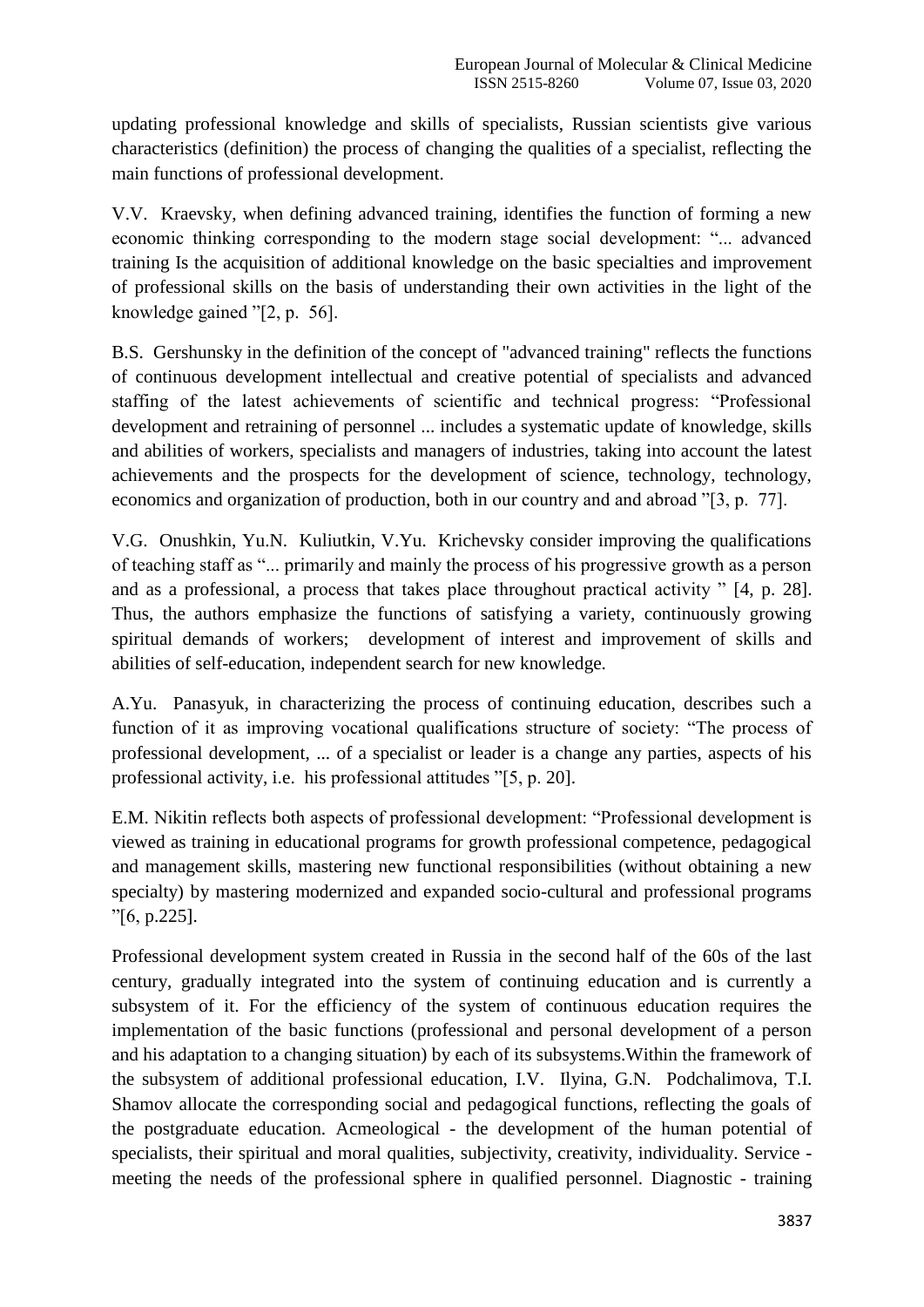based on the results of diagnostics of the level of professional competence, personal needs of students. Compensatory - elimination of gaps in the basic professional training of specialists, making adjustments to their theoretical knowledge, skills and practical experience. Innovative - the destruction of the prevailing negative stereotypes of professional activity of specialists, restructuring of thinking and activity, the formation of analytical skills, allowing to understand the essence of processes, phenomena, as well as preparing students for the implementation of various innovations that are significant for improving quality and efficiency of the specialist's work. Predictive - the development of the ability of students anticipate future problems of professional activity, develop anticipatory constructive models their permission, provide for the consequences of the professional solutions.

## **2. METHODS**

The analysis of different psychological theories on the base of the systematic, personaloriented active and complex acme logical approach to the definition of the term "professional development of a teacher" is presented in this article. The problem of professional development of a teacher in the system of qualification improvement is raised. A suggestion of the necessity to work out and to support scientifically optimal conditions of teachers' professional development in the system of qualification improvement which lets to reveal new reserves of their professional activity effectiveness is put forward.

In connection with the deep and rapidly proceeding socio-economic changes taking place in our country, the democratization and humanization of society, training and advanced training institutions are faced with the task of resolving the contradiction between the requirements new practice and the consciousness of teachers saturated with traditional stereotypes.

Since the personality of a specialist acts as a means of professional activity, close attention is required to the peculiarities of the process of his professional development, to the conditions affecting influence him. For domestic and foreign psychology as a whole, the problem of professional development is not new. Selected questions and aspects of this problem in one or a different degree has already been investigated earlier by educators and psychologists, sociologists and philosophers. Analysis of domestic works on this subject indicates that research professional development is carried out within the framework of several approaches, among which should be highlighted: personality-activity; systemometractive (defined division of professionally important qualities a teacher as a subject of activity); activity (identifying patterns professional growth of the teacher thanks to the study of the effectiveness of its activities); holistic, complex, acme ological (interconnected study of the teacher's personal and professional growth).

Supporters of the first direction, relying on the analysis of activities from the point of view its structure and success, highlight the qualities of the teacher, which, in their opinion, can ensure the effectiveness of the process. Under such qualities imply the teacher's professional skills (F.N.Gonobolin, M.A. Danilov, V.A.Krutetsky, N.V. Kuzmina, etc.), pedagogical abilities (S.G. Vershlovsky, F.N.Gonobolin, V.N.Koziev, Yu.N. Kuliutkin, N.V. Kuzmina, V.A.Krutetsky and others). Later V.A. Krutetsky shares the concept of "pedagogical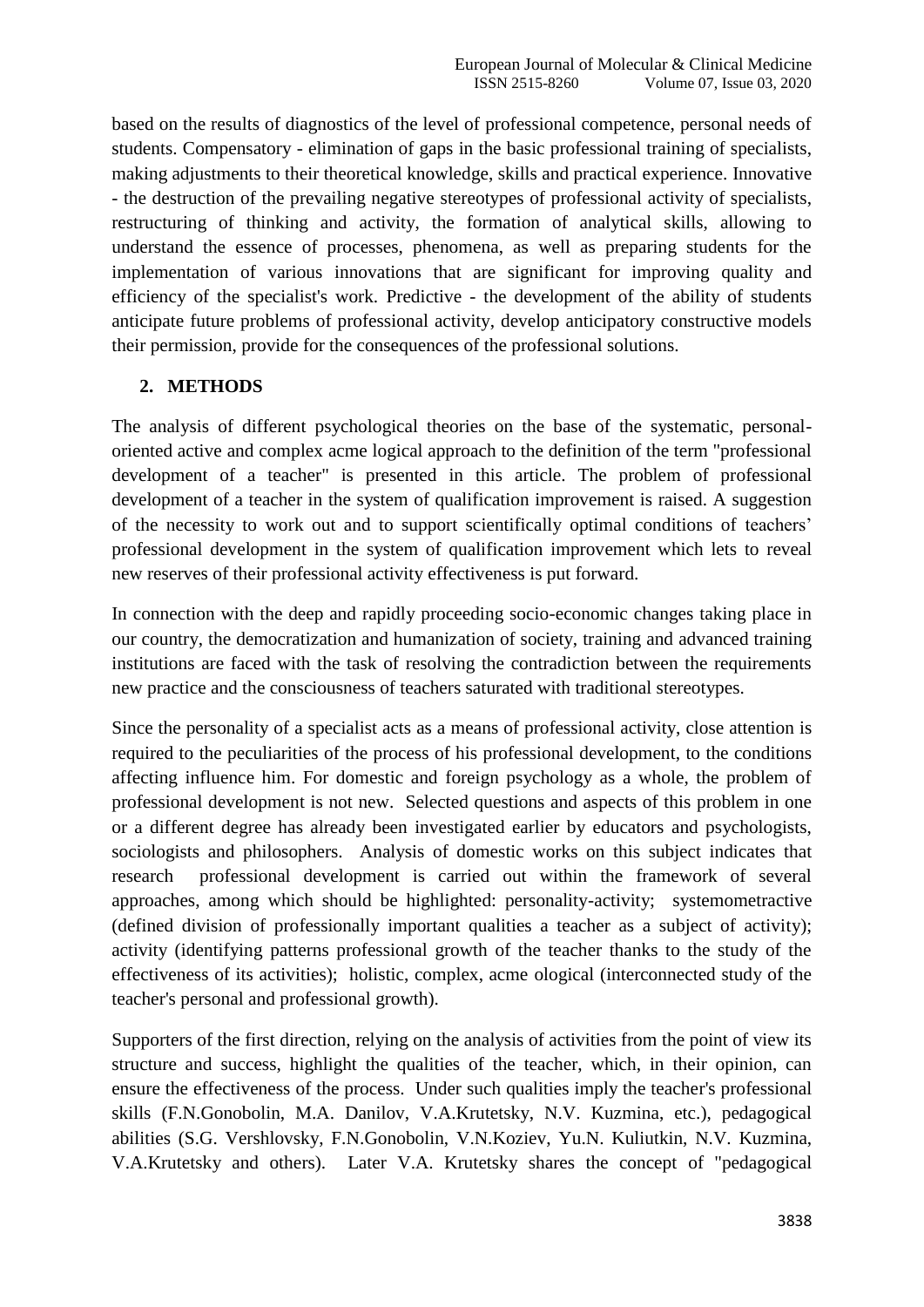abilities" and "professionally significant personality traits", considering the first part of the second. The works of the named authors contributed to the creation of a professional portrait a teacher, which was the basis for the deployment of career guidance activities, professional selection and training of teachers.

#### **3. RESULTS AND DISCUSSION**

In the last decades of the XX century. in pedagogical science, a direction was defined that studies the problem of professional development on the basis of a systematic research-activity approach (O.S. Anisimov, A.A. Derkach, N.A. Masyukova, B.V. Palchevsky, P.G. Shchedrovitsky and others). Representatives of this direction are considering professional work of a teacher as a polystructural, polydisciplinary and polyfunctional dynamic system, which includes, in addition to purely pedagogical also research, methodological, design, management and other types activities. To characterize professional development, these scientists are most often use the concept of qualification, which is not understood as the sum of subject-professional knowledge, but organizational and activity competence - the ability not only fulfill, but also evaluate your activity. Methodological reliance on the theory of activity, on the one hand, allows you to leave from randomness in the selection of qualities, to cover all components and reasonably record the stages of professional growth, with the other - reduces the characteristics of the teacher to a subjective level, not taking into account his personal qualities. Increased interest in personality, characteristic of science at the end of the 20th century. in general, has led to an interest in research on professional development based on a personal approach (N.A. Astashova, G.G. Gorelova, O.P. Morozov, etc.). Their main feature is the concentration of attention on the individual teacher, his value orientations, semantic formations, individual style activities, etc. But commitment to the idea interiorization, social determination personal structures does not allow authors break out of the subject-object perception of the world. For example, some authors, considering the value sphere of the teacher an internal regulator that determines it attitude to the outside world and character professional activities, consider the process of forming value orientations as mastering pedagogical knowledge, social values, as the interiorization of specific patterns of behavior, social norms and rules ...

The study of the personal and professional growth of a teacher on the basis of a holistic and integrated approach was carried out in the 1970s and 1980s. V.A. Slastenin, N.F. Talyzina and others. Later, these attempts found continuation in studies conducted on the basis of the acmeological approach (B.G. Ananiev, A.A. Derkach, N.V. Kuzmina, N.V. Kukharev and others). From an acmeological point of view, the professional maturity of a teacher is considered in the unity of individual-personal, procedural-technological and self-actualization components. The main, pivotal among them self-actualization acts. A holistic approach to the study of a person in professional activity is carried out in accordance with the theoretical model of a person proposed by B.G. Ananiev: individual, subject of activity, personality, individuality. All the studies discussed above have developed normative models the personality and activity of a specialist on the basis of the formation of professionally important qualities as a result of the interaction of the individual with society through the interiorization of the norms inherent in this society. The central category, reflecting the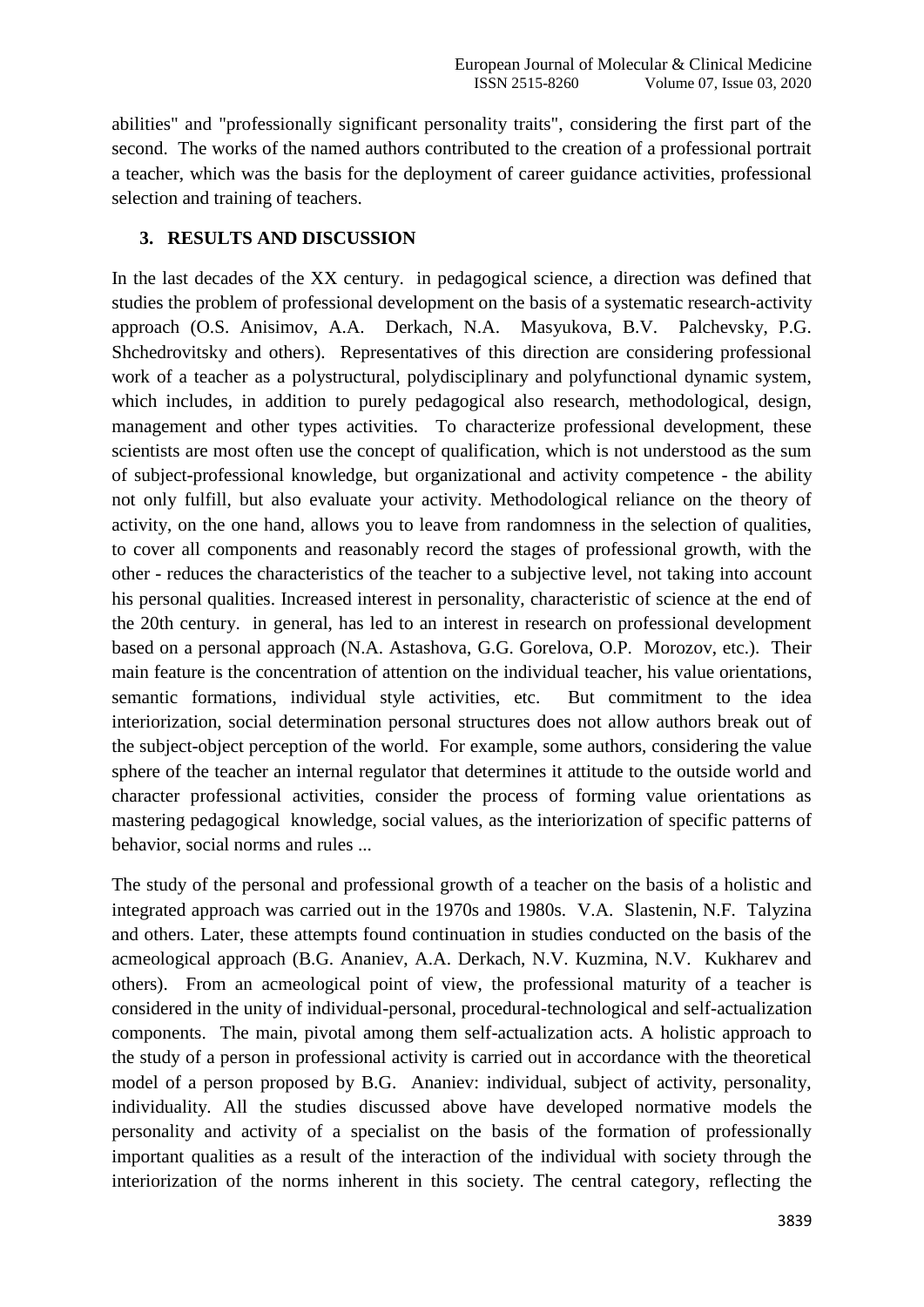essence of the interaction between a person and a profession, is professional development, which in psychology is considered as a fundamental process of human change, as explanatory principle of the formation of professionalism and as the value of the professional community.

A similar understanding of this phenomenon raises the question of finding an adequate approach to study it. In psychological science, as we noted above, today there are various methods for analyzing the professional development of teachers. Each of them developed his own class of representations and corresponding concepts that are not derived from any one category common to them.

At the same time, they complement each other friend and therefore can be combined into the framework of a single personality development approach.

L.M. Mitina in her research notes the need to introduce a special concept of professional development teachers, not reducible to any procedural, nor to the performance characteristics. Thus, professional development understood as growth, formation, integration and implementation in pedagogical work professionally significant personal qualities and abilities, knowledge and skills, but

the main thing is as an active qualitative transformation by the teacher of his inner world, leading to his fundamentally new structure and way of life. Ideas integrity, unity, systemic organization of the teacher's labor made it possible to present this the most complex mental reality in the form multidimensional space consisting of three interrelated: the personality of the teacher, pedagogical activity and pedagogical communication. Each of them has its own coordinate system, its own central system-forming basis, uniting into a common multidimensional space by integral characteristics of the teacher's personality, which determine the optimal functioning and development of not individual aspects, but work of the teacher in general.

In psychological research of a personalistic nature, the emphasis is on not so much on the definition of the essence and components of pedagogical professionalism, but on the study of the mechanisms of its development. Improving teacher skills is studied in the context of personal development, during which changes structure and content of professional activities. Professional and personal development, according to scientists, is determined by internal conditions - consciousness and individual position. The fundamental condition for the development of mastery is raising the level of professional self-awareness, which is manifested in the transformation of their inner world. Personal-professional process teacher development is to achieve new semantic levels, it is determined the form of psychological regulation, the specificity of personal centralization ... Driving intrapersonal contradictions are called the force of professional development, but the latter can acquire destructive features and hinder this process. So, according to L.M. Mitina, the integral characteristics of the teacher's personality are pedagogical orientation, competence, flexibility - determine the efficiency of labor and are the object of professional development.

A fundamental condition for the professional development of a teacher is the transition to a higher level of professional self-awareness. The constructive resolution of the teacher's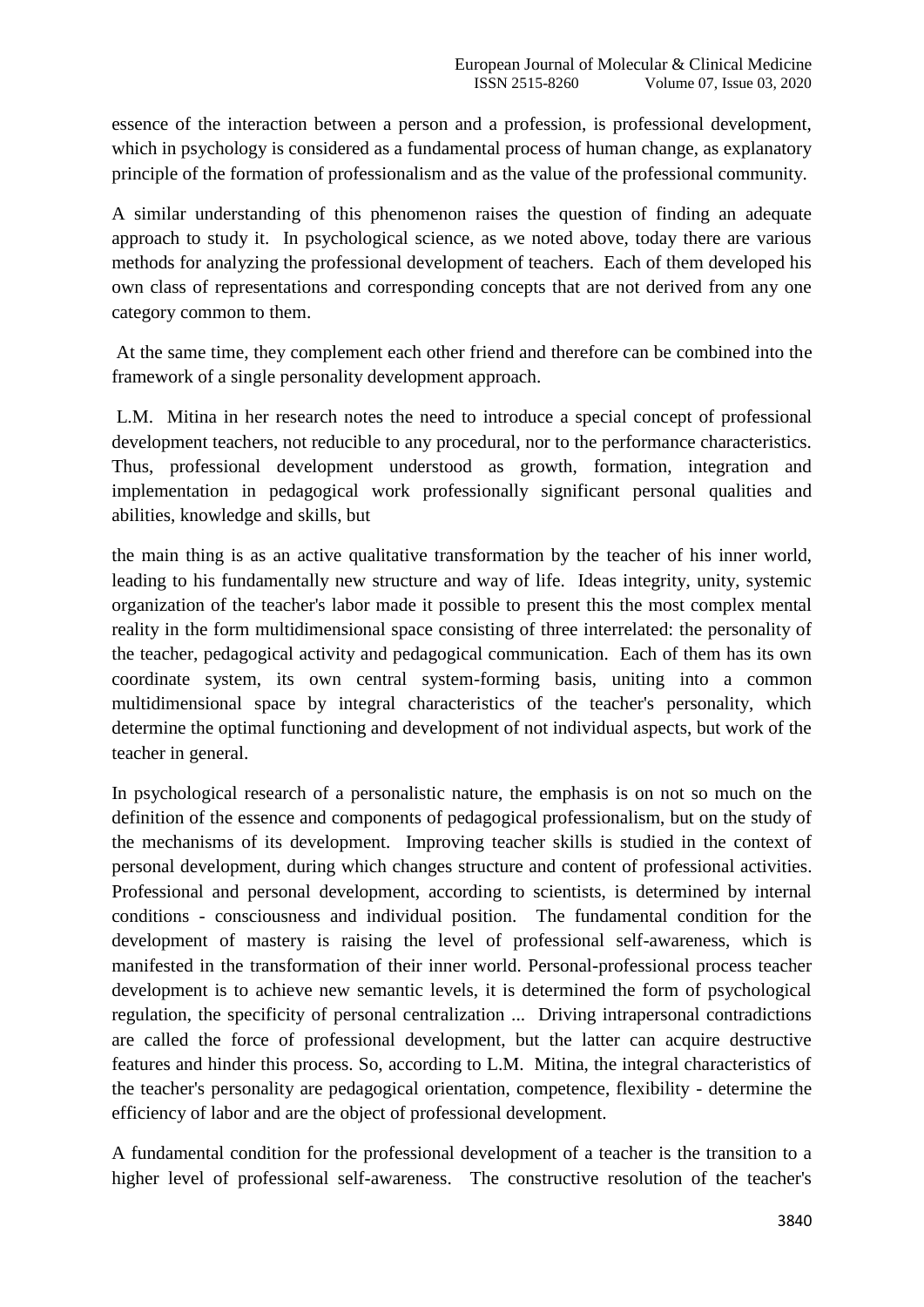intrapersonal contradictions acts as the driving forces of professional development. Professional improvement obeys principle of self-development, nevertheless, the teacher needs psychological help in raising the level of self-awareness, in the transition from the external determination of vital activity to the internal one. To this end, psychologists offer a variety of trainings, specially organized procedures that promote self-knowledge, self-esteem, self-stimulation for development, self-control, etc.

### **4. CONCLUSION**

Considering the problem of professional development, E.F. Zeer claims that it is changes in the psyche in the process of mastering and performing professional activities. The object of development is the subject activities. The factors that determine this process are the socioeconomic situation and the leading activities,

first - educational and professional, then vocational education and finally vocational ... The growing demands of society for quality of education and pedagogical professionalism have determined the priority focus of the process of increasing qualifications to support the professional development of teachers.

Dynamism of modern public life, increasing requirements for the personal and professional development of the teacher identified the need to change priorities in professional development, their focus on supporting transformative pedagogical activity, carried out by the teacher himself, for personal and professional growth, for providing conditions for the independent solution of life and professional problems, which is becoming increasingly important in the development of content and technologies for advanced training.

Analysis of works devoted to the problems advanced training (I. Yu. Aleksashina, V. G. Vorontsova, I. D. Demakova, I. I. Zaretskaya, G. L. Ilyin, I. A. Kolesnikova, N. A. Masyukova, E. M. Nikitin , N.A. Perelomova, E.I. Rogov, A.P. Sitnik, R.Kh. Tilneeva, K.M. Ushakov, I. D. Chechel and others), call draws the conclusion that the system of professional development can, to varying degrees, affect the personal and professional teacher development: provide enough its rapid pace, to determine new directions, to stimulate the process of personal and professional development. Nevertheless, the modern organization of the professional development process does not sufficiently take into account the laws and patterns that lie in the basis of the personal and professional development of the teacher. It should be emphasized that the short duration of this process does not allow sufficiently harmonize external stimulation with the personal and professional development of the teacher, therefore there is a need to create psychological conditions for supporting the teacher as subject of personal and professional development. It is the knowledge of yourself, your personality, their professionally significant qualities will allow specialists to effectively plan and carry out their own professional activities. Insufficient knowledge of yourself, your strengths and weaknesses, lack of subtle differentiation of one's own emotional states - all this complicates professional and personal growth of teachers. Professional process the teacher's development is determined by constructive overcoming of difficulties that constantly and inevitably arise in pedagogical practice, which ensures the transition to a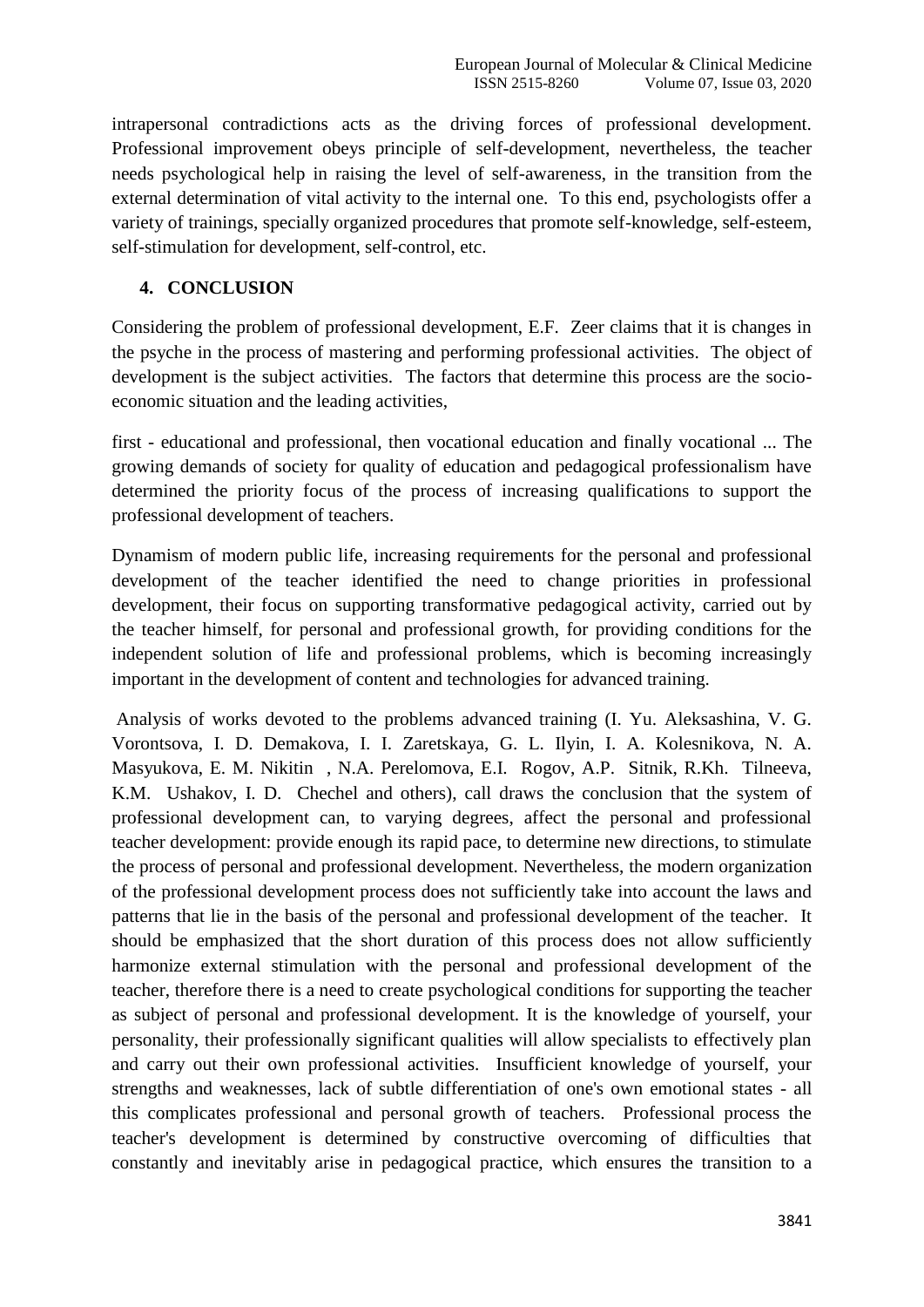higher level of professional self-awareness. To ensure such development, it is necessary to determine the conditions: compliance of the teacher's personality with the requirements profession, optimization of the process of pedagogical activity of a specialist, change and improving the psychological components of professional development. One of the most effective forms of ensuring these conditions is the organization of courses in the conditions of the institution of improvement qualifications (M.E. Khvatsev, V.I.Seliverstov, R.Kh. Gilmeeva and others). This is confirmed used in the process of increasing qualifications of special psychological and pedagogical tools that allow the teacher to learn to identify the features professional development and thus optimize the professionalization process. However, the analysis of the existing system professional development of teachers showed that it needs to be expanded and refined with the purpose of further research on the psychological conditions of professional development and determining its methodological support.

#### **5. REFERENCES**

- [1] Senkevich L.B. Formation of information competence of the future teacher of mathematics by means of information and communication technologies: Avtoref. dis. for a job. learned. step. Cand. ped. sciences / L.B. Senkevich. - Omsk, 2005 .-P 21.
- [2] Fundamentals of andragogy: textbook. manual for stud. higher. ped. study. institutions / I.A. Kolesnikova, A.E. Maron, E.P. Thin-legged and others; Ed. I.A. Kolesnikova. - M .: Ed. Center "Academy", 2003. - 240 p.
- [3] Zeer E.F. Psychology of vocational education: Textbook. allowance.- M .: Publishing house of the Moscow Psychological and Social Institute; Voronezh: Publishing house of NPO "MO-DEK", 2003. – P 480.
- [4] Brazhe T.G. Principles of assessing the activity of an andragog / T.G. Brazhe // Pedagogy. - 2000. - No. 6. - P. 18-20.
- [5] Sosnin N. Competence approach: development problems // Higher education in Russia. - 2007. - No. 6. - P.p 42-45.
- [6] Competence-based approach in pedagogical education: Collective monograph / Ed. prof. V.A. Kozyrev and prof. N.F. Radionova. - SPb .: Publishing house of the RSPU im. A.I. Herzen, 2004 .- P. 392 p.
- [7] Theoretical foundations of lifelong education / Ed. V.G. Onushkin. M .: Pedagogy, 1987 .- P 208 p.
- [8] Dalinger V.A. Competence-based approach and the quality of education at school // Modern science-intensive technologies. - 2008. - No. 7. - P. 54–58.
- [9] Shchedrovitsky P.G. Essays on the philosophy of education. M., 1993 .- P.p 57-58.
- [10] Akhiyarov K.Sh., Amirov A.F. Formation of value orientations of future teachers // Pedagogy. 2002. No. 3. -P.134.
- [11] Mitina L.M. Psychology of work and professional development of teachers: Textbook, manual. M., 2004.S. 15.
- [12] Mironova M.N. An attempt at a holistic approach to building a model of the teacher's personality // Ques. psychology. 1998. No. 1. - P.121
- [13] Zeer E.F., Symaniuk E.E. Psychology of professional destruction: Textbook. manual for higher education. M., 2005.- P.p.16−17.